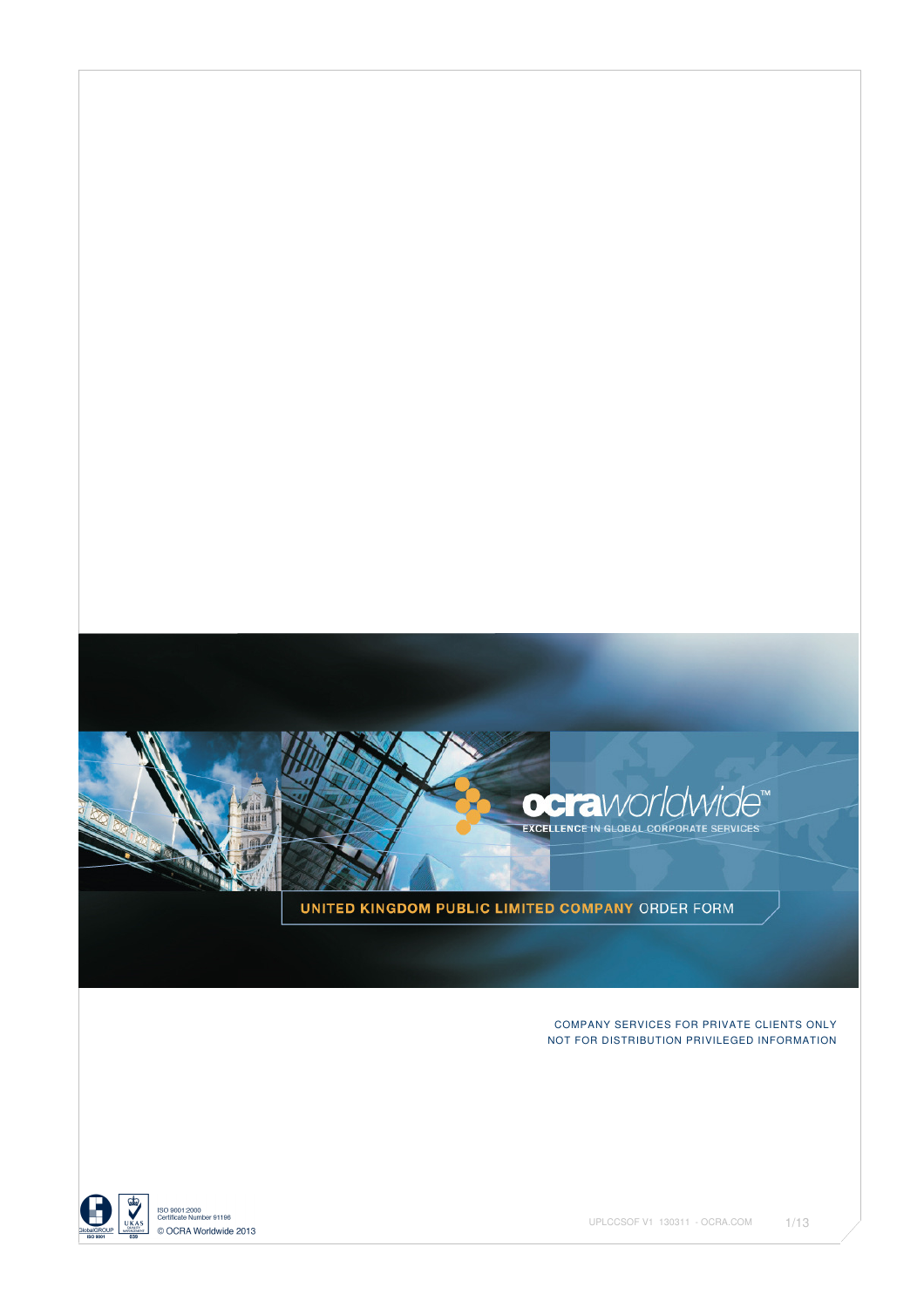This order form leads you through a simple step by step procedure.

| <b>Section 1</b> | About the proposed United Kingdom Public Limited |
|------------------|--------------------------------------------------|
|                  | Company                                          |

- **Section 2** Company management and ownership structure
- **Section 3** Persons and legal entities connected to the company
- **Section 4** Services and related matters
- **Section 5** Payment of fees
- **Section 6** Formalities

Should you require assistance completing this form please contact your consultant.

Client engagement procedures are found within Appendix A attached hereto. Please refer to our terms of business which can be found on our website www.ocra.com.

Please complete this form in BLOCK CAPITALS and send by fax or email to the consultant dealing with your affairs and then send the signed original together with the supporting documentation to:

OCRA (Isle of Man) Limited or OCRA (London) Limited Grosvenor Court 14 Hanover Street Tower Street Mayfair Ramsey **London** Isle of Man IM8 1JA United Kingdom W1S 1YH

Email: ocra@ocra.com Email: ocrauk@ocra.com

Tel: +44 1624 811000 Tel: +44 (20) 7317 0600 Fax: +44 1624 811001 Fax: +44 (20) 7317 0610

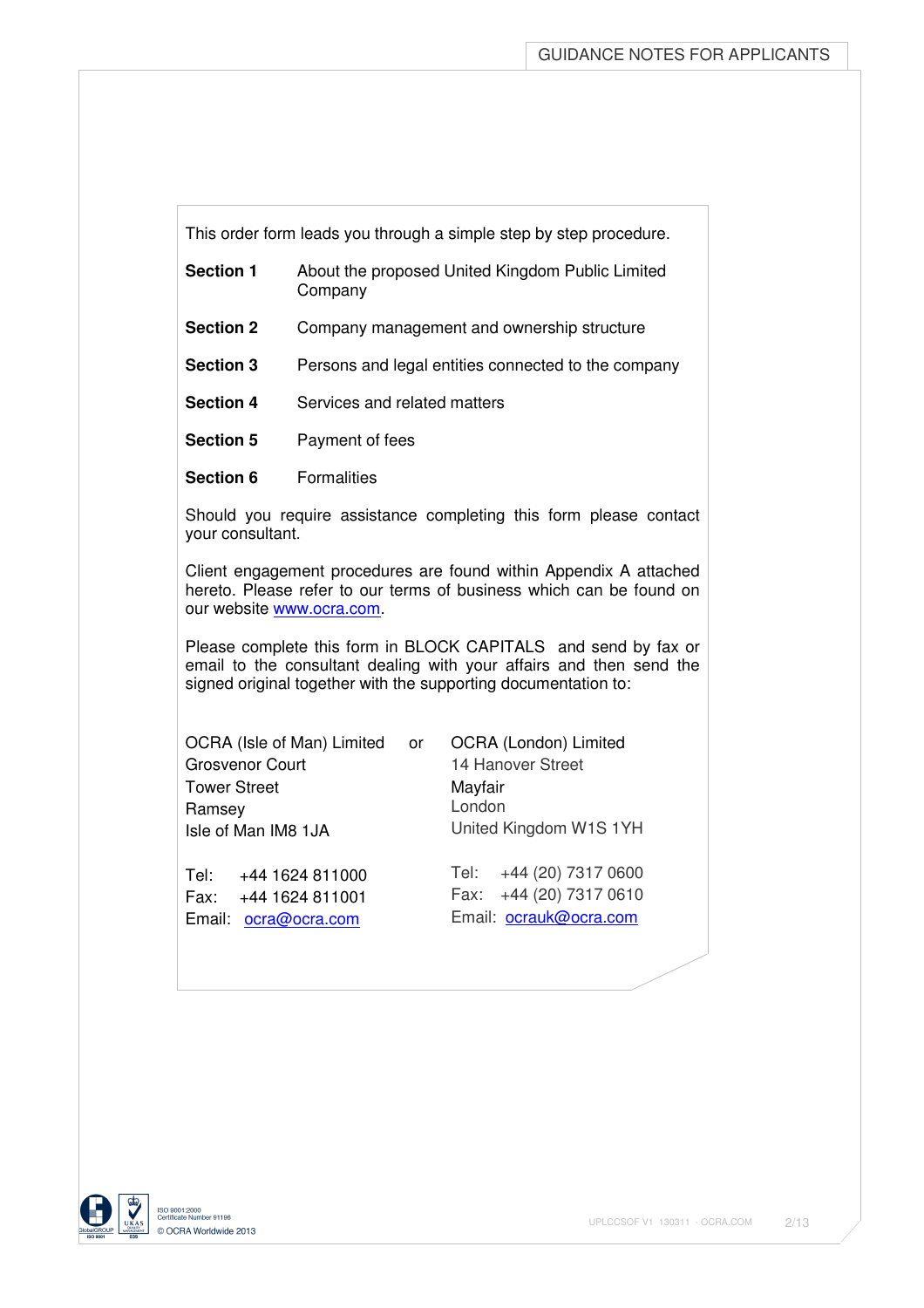|                                |                                                                                                                                                          | <b>1.0 - ABOUT THE PROPOSED UNITED KINGDOM PUBLIC LIMITED COMPANY</b>                                                                                                                                                                                                                                                                                                       |                 |                             |           |
|--------------------------------|----------------------------------------------------------------------------------------------------------------------------------------------------------|-----------------------------------------------------------------------------------------------------------------------------------------------------------------------------------------------------------------------------------------------------------------------------------------------------------------------------------------------------------------------------|-----------------|-----------------------------|-----------|
|                                |                                                                                                                                                          | Please provide the name of the country of incorporation (e.g. England and Wales)                                                                                                                                                                                                                                                                                            |                 |                             |           |
| Country of Incorporation:      |                                                                                                                                                          | $\Box$ England and Wales                                                                                                                                                                                                                                                                                                                                                    | $\Box$ Scotland |                             |           |
|                                |                                                                                                                                                          | 1.1 - ABOUT THE NAME OF THE PROPOSED UNITED KINGDOM PUBLIC LIMITED COMPANY                                                                                                                                                                                                                                                                                                  |                 |                             |           |
| the abbreviation "PLC".        |                                                                                                                                                          | Please provide a list of company names for the proposed company. If you have already reserved a pre incorporated company<br>please state in "first choice". For Public Limited Companies the name must end with the words "Public Limited Company" or                                                                                                                       |                 |                             |           |
| <b>First Choice</b>            |                                                                                                                                                          |                                                                                                                                                                                                                                                                                                                                                                             |                 | Suffix:                     |           |
| Second Choice                  |                                                                                                                                                          |                                                                                                                                                                                                                                                                                                                                                                             |                 | Suffix:                     |           |
| <b>Third Choice</b>            |                                                                                                                                                          |                                                                                                                                                                                                                                                                                                                                                                             |                 | Suffix:                     |           |
|                                |                                                                                                                                                          | Have you selected this company name from our list of pre incorporated Companies                                                                                                                                                                                                                                                                                             |                 | Yes                         | <b>No</b> |
|                                |                                                                                                                                                          | 1.2 - ABOUT THE SHARE CAPITAL OF THE PROPOSED UNITED KINGDOM COMPANY                                                                                                                                                                                                                                                                                                        |                 |                             |           |
|                                | up in order to obtain a Trading Certificate.<br>Please answer the following questions:<br>Please state the currency of the share capital if not Sterling | Public Limited Companies must have a minimum authorised share capital of £50,000 and a minimum of £12,500 must be paid                                                                                                                                                                                                                                                      |                 |                             |           |
|                                | Please state the authorised share capital if not standard                                                                                                |                                                                                                                                                                                                                                                                                                                                                                             |                 |                             |           |
|                                |                                                                                                                                                          | 1.3 - PURPOSE OF COMPANY (Tick the appropriate box)                                                                                                                                                                                                                                                                                                                         |                 |                             |           |
| <b>Investment Holding</b>      |                                                                                                                                                          | <b>Trading in Goods/Services</b>                                                                                                                                                                                                                                                                                                                                            |                 | Consultancy                 |           |
| Property Investment            |                                                                                                                                                          | <b>Expatriate Salary</b><br>Ш                                                                                                                                                                                                                                                                                                                                               |                 | $\Box$ Other please specify |           |
| PLAN IF AVAILABLE.             |                                                                                                                                                          | To assess your application, we need detailed information about what the company will be used for. Please list activities, goods<br>to be traded, trading parties if known, nature of investments and services to be provided. PLEASE ATTACH A BUSINESS                                                                                                                      |                 |                             |           |
|                                |                                                                                                                                                          |                                                                                                                                                                                                                                                                                                                                                                             |                 |                             |           |
|                                |                                                                                                                                                          |                                                                                                                                                                                                                                                                                                                                                                             |                 |                             |           |
| <b>1.4 - COMPANY STRUCTURE</b> |                                                                                                                                                          |                                                                                                                                                                                                                                                                                                                                                                             |                 |                             |           |
| <b>OVERLEAF.</b>               |                                                                                                                                                          | If this Company is to be part of a Corporate Structure i.e. it will either own/part own other companies or be owned/part owned<br>by other corporate entities please provide details to include where they are incorporated, where they are based and what their<br>purpose is within the overall structure. IF THERE ARE NO OTHER CORPORATE ENTITIES PLEASE PROCEED TO 1.5 |                 |                             |           |
|                                |                                                                                                                                                          |                                                                                                                                                                                                                                                                                                                                                                             |                 |                             |           |
|                                |                                                                                                                                                          |                                                                                                                                                                                                                                                                                                                                                                             |                 |                             |           |
|                                |                                                                                                                                                          |                                                                                                                                                                                                                                                                                                                                                                             |                 |                             |           |
|                                |                                                                                                                                                          |                                                                                                                                                                                                                                                                                                                                                                             |                 |                             |           |

 $\overline{\mathbf{B}}$ ISO 9001:2000<br>Certificate Number 91196 © OCRA Worldwide 2013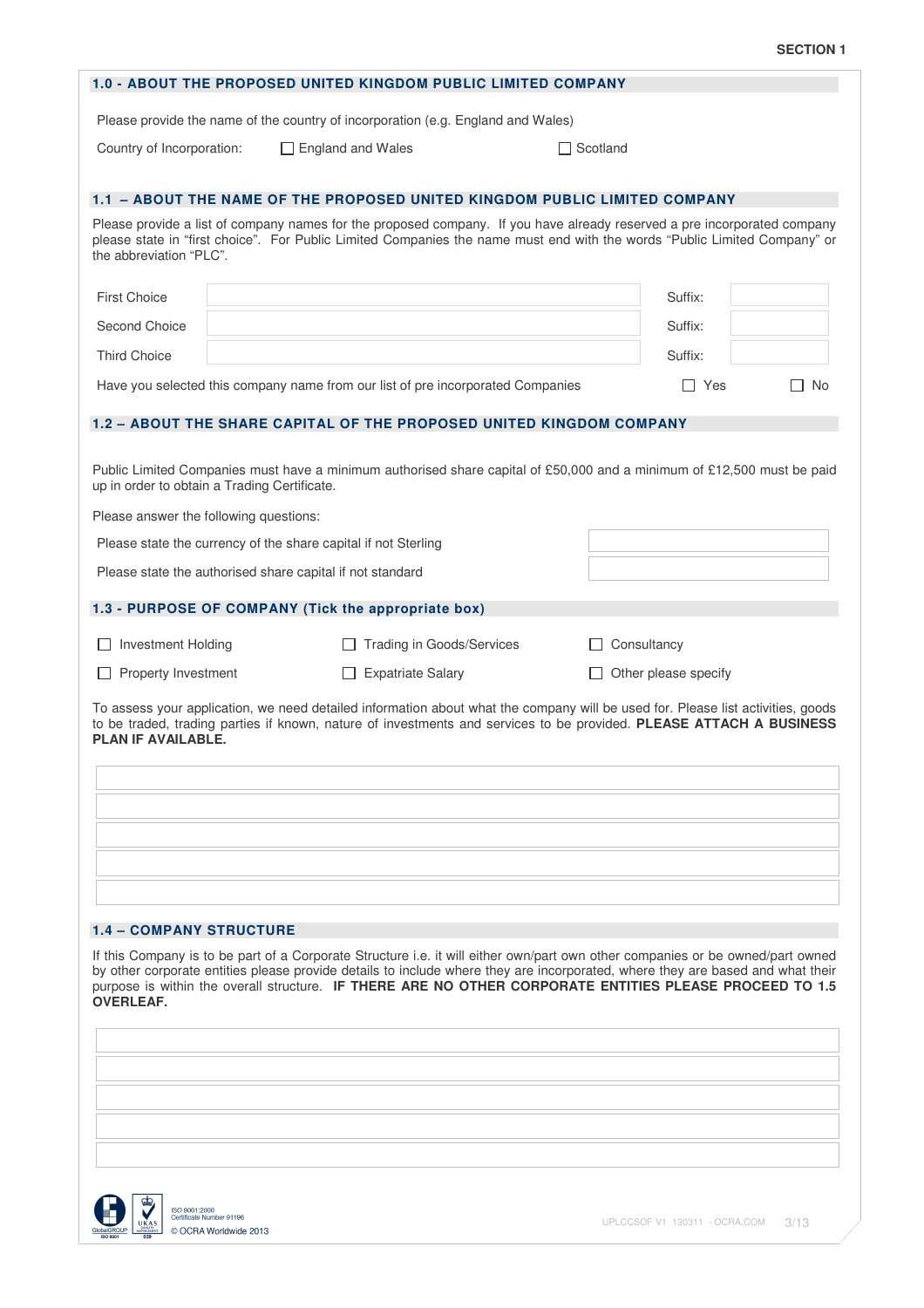### **1.5 - GEOGRAPHY OF PROPOSED BUSINESS**

Please provide detailed information about where the company will trade and/or invest. List regions and countries.

# **1.6 - HOW WILL THE COMPANY BE FUNDED?**

To comply with our statutory duties we must know how the company will be initially and subsequently funded. Please describe the source of funds that will be used to finance the Company in the space below. Documentation **must** be attached to support this application. Example: if using a loan, a copy of the loan agreement is required, if utilising personal funds, documentation will be required from the bank concerned.

### **1.7 - ABOUT THE TURNOVER, PROFIT AND TRANSACTIONS OF THE COMPANY**

How much start up capital will be invested into the business? \*

Estimated annual turnover \*

What is the anticipated annual profit?

Estimated number of transfers into the company's bank account per month \*

Estimated value of transfers into the company's bank account per month \*

Estimated number of transfers out of the company's bank account per month \*

Estimated value of transfers out of the company's bank account per month \*

\* Please indicate the currency quoted in full

Any other pertinent Information:

|                 | UKAS |
|-----------------|------|
| GlobalGROUP     |      |
| <b>ISO 9001</b> |      |

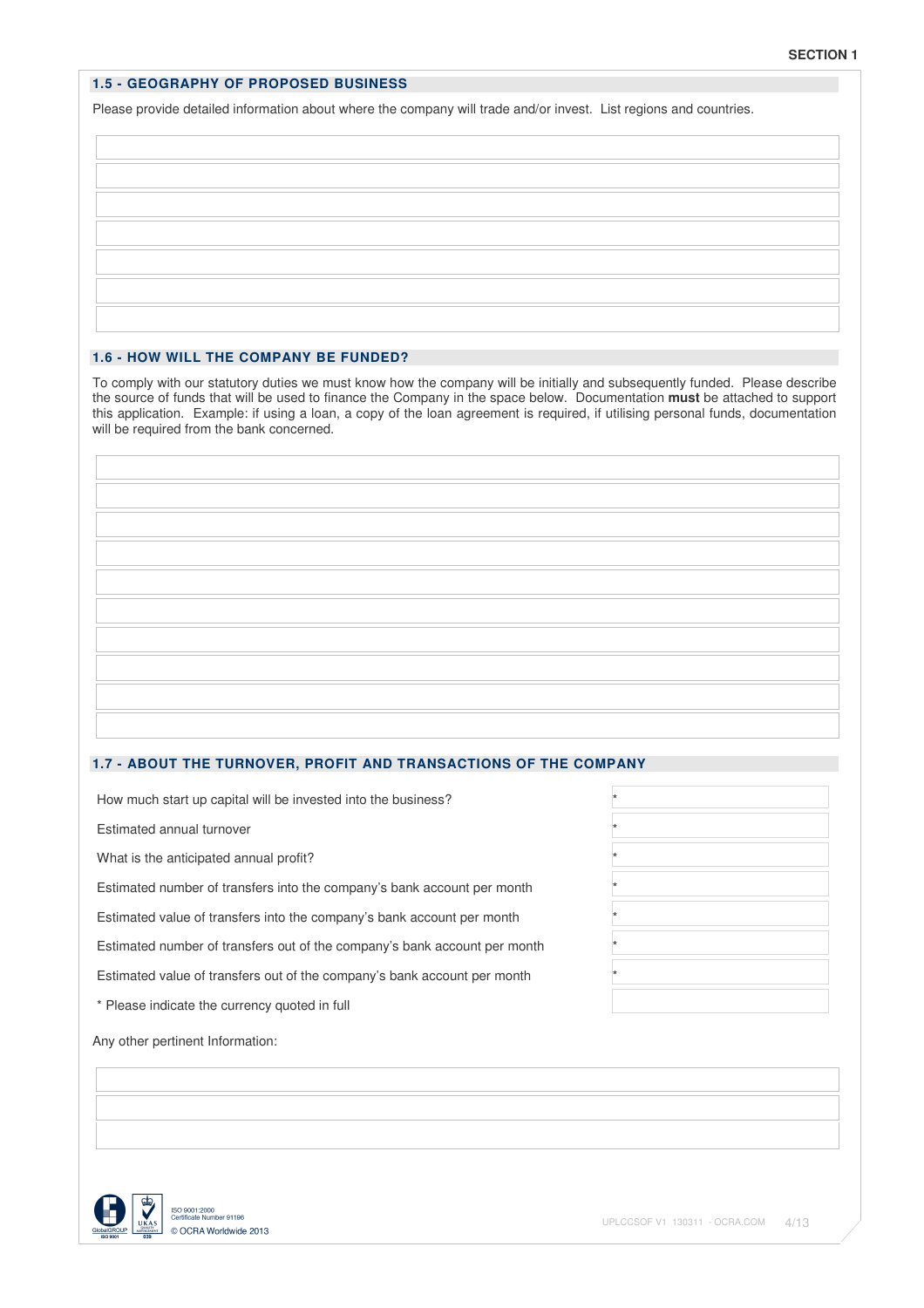### **2.0 - OWNERS, SHAREHOLDERS, DIRECTORS AND OTHER CONNECTED PERSONS OR LEGAL ENTITIES**

Please provide details of who will be the beneficial owner(s), shareholder(s), director(s), of the Company. If OCRA Worldwide is not providing professional directors we will require detailed information about the proposed directors after stating the connected persons and/or legal entities below. Please complete a page in Section 3 for each person or legal entity who is to be connected to the company.

|                                        |                 |             | Please cross the appropriate boxes |                                   |                  |
|----------------------------------------|-----------------|-------------|------------------------------------|-----------------------------------|------------------|
| Names of Individuals or Legal Entities | <b>Director</b> | Shareholder | <b>Beneficial</b><br>Owner         | <b>Nominee</b><br><b>Services</b> | $\%$<br>Interest |
| Example: Mr John Smith                 | $\Box$          | $\Box$      | $\boxtimes$                        | $\boxtimes$                       | 50%              |
| (1)                                    | $\Box$          | П           | $\Box$                             | $\Box$                            |                  |
| (2)                                    | $\Box$          | $\Box$      | $\Box$                             | $\Box$                            |                  |
| (3)                                    | $\Box$          | $\Box$      | $\Box$                             | $\Box$                            |                  |
| (4)                                    | $\Box$          | П           | П                                  | $\Box$                            |                  |
| (5)                                    | $\Box$          | $\Box$      | $\Box$                             | $\Box$                            |                  |
| (6)                                    | $\Box$          | $\Box$      | П                                  | П                                 |                  |
| (7)                                    | $\Box$          | $\Box$      | П                                  | $\Box$                            |                  |
| (8)                                    | $\Box$          | $\Box$      | $\Box$                             | $\Box$                            |                  |
| (9)                                    | П               | П           | П                                  | $\Box$                            |                  |

### **2.1 – COMPANY SECRETARY**

A suitably qualified company secretary must be appointed. Please provide full details in section 3.

# **STRUCTURING NOTES**

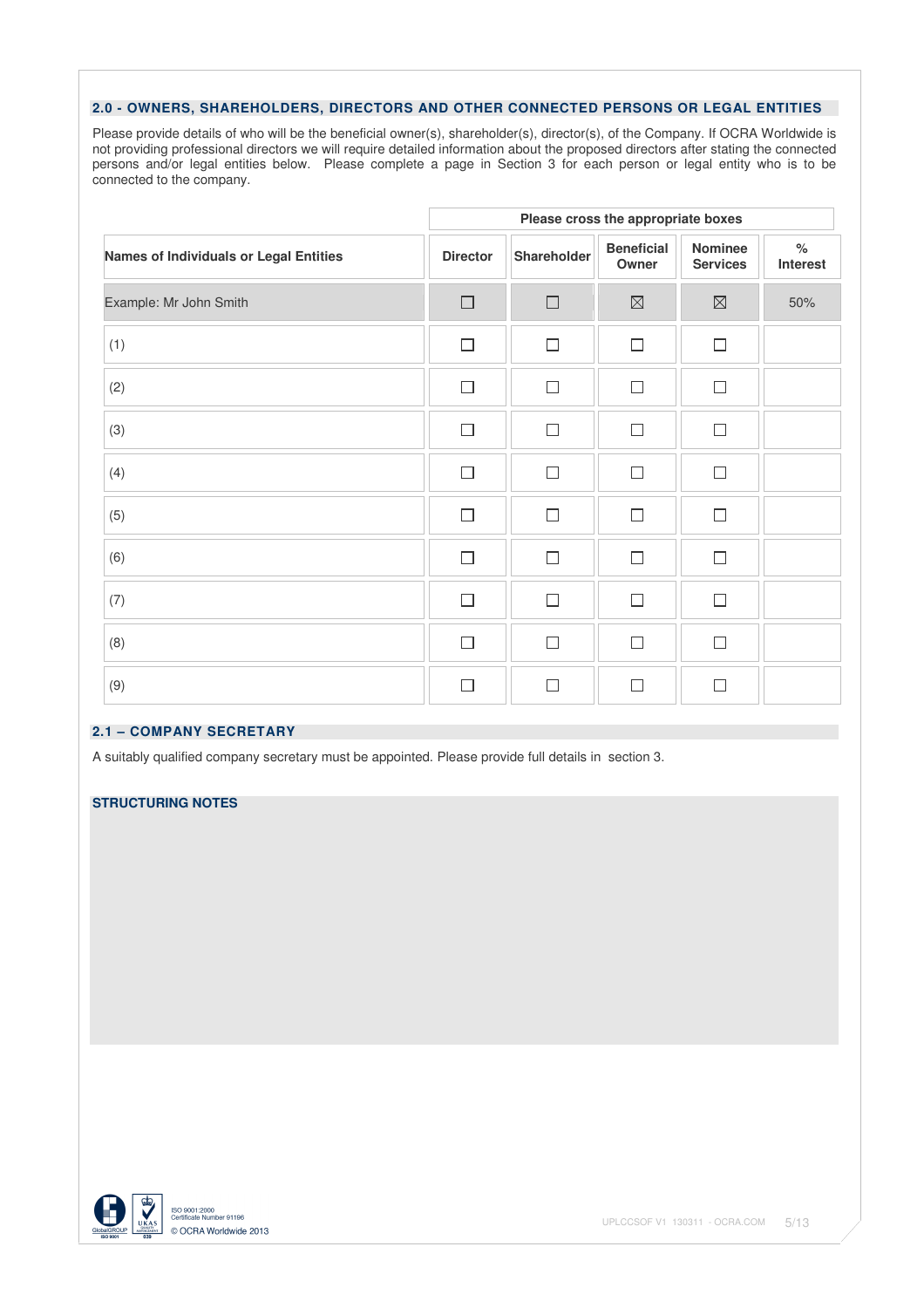### **SECTION 3**

| Family Name:<br>First and Other Names:<br>Former names<br>Occupation:<br>Languages:<br>Date of Birth:<br>Sex:<br>Passport Number:<br>Nationality:<br>Place of Birth:<br>Please attach information and documentation as detailed in Appendix A<br>3.1 - PERMANENT RESIDENTIAL ADDRESS AND CONTACT DETAILS<br>State/Region:<br>Country:<br>Home Email:<br>Personal Mobile:<br>3.2 - OFFICE ADDRESS AND CONTACT DETALS - FOR PERSONS AND LEGAL ENTITIES<br>Jurisdiction:<br>Incorporation No:<br>State/Region:<br>Post/Zip Code:<br>Country:<br>Office Telephone:<br>Office Mobile:<br>Office Fax:<br>Office Email:<br>3.3 - PREFERRED METHOD OF CONTACT - Please indicate by ticking a box<br>Telephone:<br>Mobile:<br>Fax:<br>Email:<br>Mail:<br>Courier:<br>$\mathsf{L}$<br>$\mathbf{I}$<br>$\perp$<br>$\mathsf{L}$<br>Fax:<br>Office:<br>Telephone:<br>Mobile:<br>Email:<br>Mail:<br>Courier:<br>Special Instructions:<br>3.4 - CONNECTION TO THE COMPANY - Please indicate by ticking the boxes or completing as necessary<br><b>Contact Person</b><br>$\Box$ Managing Agent<br>$\Box$ Intermediary<br>Director<br>Qualified Company Secretary<br>□ An Existing Client<br>Beneficial Owner/Shareholder, please state percentage ownership :<br>Other please specify: |                           |  |  |  |  |  |  |
|------------------------------------------------------------------------------------------------------------------------------------------------------------------------------------------------------------------------------------------------------------------------------------------------------------------------------------------------------------------------------------------------------------------------------------------------------------------------------------------------------------------------------------------------------------------------------------------------------------------------------------------------------------------------------------------------------------------------------------------------------------------------------------------------------------------------------------------------------------------------------------------------------------------------------------------------------------------------------------------------------------------------------------------------------------------------------------------------------------------------------------------------------------------------------------------------------------------------------------------------------------------------|---------------------------|--|--|--|--|--|--|
|                                                                                                                                                                                                                                                                                                                                                                                                                                                                                                                                                                                                                                                                                                                                                                                                                                                                                                                                                                                                                                                                                                                                                                                                                                                                        | Title (e.g. Mr, Mrs, Dr): |  |  |  |  |  |  |
|                                                                                                                                                                                                                                                                                                                                                                                                                                                                                                                                                                                                                                                                                                                                                                                                                                                                                                                                                                                                                                                                                                                                                                                                                                                                        |                           |  |  |  |  |  |  |
|                                                                                                                                                                                                                                                                                                                                                                                                                                                                                                                                                                                                                                                                                                                                                                                                                                                                                                                                                                                                                                                                                                                                                                                                                                                                        |                           |  |  |  |  |  |  |
|                                                                                                                                                                                                                                                                                                                                                                                                                                                                                                                                                                                                                                                                                                                                                                                                                                                                                                                                                                                                                                                                                                                                                                                                                                                                        |                           |  |  |  |  |  |  |
|                                                                                                                                                                                                                                                                                                                                                                                                                                                                                                                                                                                                                                                                                                                                                                                                                                                                                                                                                                                                                                                                                                                                                                                                                                                                        |                           |  |  |  |  |  |  |
|                                                                                                                                                                                                                                                                                                                                                                                                                                                                                                                                                                                                                                                                                                                                                                                                                                                                                                                                                                                                                                                                                                                                                                                                                                                                        |                           |  |  |  |  |  |  |
|                                                                                                                                                                                                                                                                                                                                                                                                                                                                                                                                                                                                                                                                                                                                                                                                                                                                                                                                                                                                                                                                                                                                                                                                                                                                        |                           |  |  |  |  |  |  |
|                                                                                                                                                                                                                                                                                                                                                                                                                                                                                                                                                                                                                                                                                                                                                                                                                                                                                                                                                                                                                                                                                                                                                                                                                                                                        | Address:                  |  |  |  |  |  |  |
|                                                                                                                                                                                                                                                                                                                                                                                                                                                                                                                                                                                                                                                                                                                                                                                                                                                                                                                                                                                                                                                                                                                                                                                                                                                                        | City:                     |  |  |  |  |  |  |
|                                                                                                                                                                                                                                                                                                                                                                                                                                                                                                                                                                                                                                                                                                                                                                                                                                                                                                                                                                                                                                                                                                                                                                                                                                                                        | Post /Zip Code:           |  |  |  |  |  |  |
|                                                                                                                                                                                                                                                                                                                                                                                                                                                                                                                                                                                                                                                                                                                                                                                                                                                                                                                                                                                                                                                                                                                                                                                                                                                                        | Home Telephone:           |  |  |  |  |  |  |
|                                                                                                                                                                                                                                                                                                                                                                                                                                                                                                                                                                                                                                                                                                                                                                                                                                                                                                                                                                                                                                                                                                                                                                                                                                                                        | Home Fax:                 |  |  |  |  |  |  |
|                                                                                                                                                                                                                                                                                                                                                                                                                                                                                                                                                                                                                                                                                                                                                                                                                                                                                                                                                                                                                                                                                                                                                                                                                                                                        |                           |  |  |  |  |  |  |
|                                                                                                                                                                                                                                                                                                                                                                                                                                                                                                                                                                                                                                                                                                                                                                                                                                                                                                                                                                                                                                                                                                                                                                                                                                                                        | Company Name:             |  |  |  |  |  |  |
|                                                                                                                                                                                                                                                                                                                                                                                                                                                                                                                                                                                                                                                                                                                                                                                                                                                                                                                                                                                                                                                                                                                                                                                                                                                                        | <b>Contact Person:</b>    |  |  |  |  |  |  |
|                                                                                                                                                                                                                                                                                                                                                                                                                                                                                                                                                                                                                                                                                                                                                                                                                                                                                                                                                                                                                                                                                                                                                                                                                                                                        | Address:                  |  |  |  |  |  |  |
|                                                                                                                                                                                                                                                                                                                                                                                                                                                                                                                                                                                                                                                                                                                                                                                                                                                                                                                                                                                                                                                                                                                                                                                                                                                                        | City:                     |  |  |  |  |  |  |
|                                                                                                                                                                                                                                                                                                                                                                                                                                                                                                                                                                                                                                                                                                                                                                                                                                                                                                                                                                                                                                                                                                                                                                                                                                                                        |                           |  |  |  |  |  |  |
|                                                                                                                                                                                                                                                                                                                                                                                                                                                                                                                                                                                                                                                                                                                                                                                                                                                                                                                                                                                                                                                                                                                                                                                                                                                                        |                           |  |  |  |  |  |  |
|                                                                                                                                                                                                                                                                                                                                                                                                                                                                                                                                                                                                                                                                                                                                                                                                                                                                                                                                                                                                                                                                                                                                                                                                                                                                        |                           |  |  |  |  |  |  |
|                                                                                                                                                                                                                                                                                                                                                                                                                                                                                                                                                                                                                                                                                                                                                                                                                                                                                                                                                                                                                                                                                                                                                                                                                                                                        |                           |  |  |  |  |  |  |
|                                                                                                                                                                                                                                                                                                                                                                                                                                                                                                                                                                                                                                                                                                                                                                                                                                                                                                                                                                                                                                                                                                                                                                                                                                                                        | Home:                     |  |  |  |  |  |  |
|                                                                                                                                                                                                                                                                                                                                                                                                                                                                                                                                                                                                                                                                                                                                                                                                                                                                                                                                                                                                                                                                                                                                                                                                                                                                        |                           |  |  |  |  |  |  |
|                                                                                                                                                                                                                                                                                                                                                                                                                                                                                                                                                                                                                                                                                                                                                                                                                                                                                                                                                                                                                                                                                                                                                                                                                                                                        |                           |  |  |  |  |  |  |
|                                                                                                                                                                                                                                                                                                                                                                                                                                                                                                                                                                                                                                                                                                                                                                                                                                                                                                                                                                                                                                                                                                                                                                                                                                                                        |                           |  |  |  |  |  |  |
|                                                                                                                                                                                                                                                                                                                                                                                                                                                                                                                                                                                                                                                                                                                                                                                                                                                                                                                                                                                                                                                                                                                                                                                                                                                                        |                           |  |  |  |  |  |  |
|                                                                                                                                                                                                                                                                                                                                                                                                                                                                                                                                                                                                                                                                                                                                                                                                                                                                                                                                                                                                                                                                                                                                                                                                                                                                        |                           |  |  |  |  |  |  |
|                                                                                                                                                                                                                                                                                                                                                                                                                                                                                                                                                                                                                                                                                                                                                                                                                                                                                                                                                                                                                                                                                                                                                                                                                                                                        |                           |  |  |  |  |  |  |
|                                                                                                                                                                                                                                                                                                                                                                                                                                                                                                                                                                                                                                                                                                                                                                                                                                                                                                                                                                                                                                                                                                                                                                                                                                                                        |                           |  |  |  |  |  |  |
|                                                                                                                                                                                                                                                                                                                                                                                                                                                                                                                                                                                                                                                                                                                                                                                                                                                                                                                                                                                                                                                                                                                                                                                                                                                                        |                           |  |  |  |  |  |  |
|                                                                                                                                                                                                                                                                                                                                                                                                                                                                                                                                                                                                                                                                                                                                                                                                                                                                                                                                                                                                                                                                                                                                                                                                                                                                        |                           |  |  |  |  |  |  |
| 3.5 - SOURCE OF WEALTH                                                                                                                                                                                                                                                                                                                                                                                                                                                                                                                                                                                                                                                                                                                                                                                                                                                                                                                                                                                                                                                                                                                                                                                                                                                 |                           |  |  |  |  |  |  |
| If you are the principal please provide a brief description as to the origin of your wealth and the period over which it was                                                                                                                                                                                                                                                                                                                                                                                                                                                                                                                                                                                                                                                                                                                                                                                                                                                                                                                                                                                                                                                                                                                                           |                           |  |  |  |  |  |  |
| generated.                                                                                                                                                                                                                                                                                                                                                                                                                                                                                                                                                                                                                                                                                                                                                                                                                                                                                                                                                                                                                                                                                                                                                                                                                                                             |                           |  |  |  |  |  |  |
|                                                                                                                                                                                                                                                                                                                                                                                                                                                                                                                                                                                                                                                                                                                                                                                                                                                                                                                                                                                                                                                                                                                                                                                                                                                                        |                           |  |  |  |  |  |  |
|                                                                                                                                                                                                                                                                                                                                                                                                                                                                                                                                                                                                                                                                                                                                                                                                                                                                                                                                                                                                                                                                                                                                                                                                                                                                        |                           |  |  |  |  |  |  |
|                                                                                                                                                                                                                                                                                                                                                                                                                                                                                                                                                                                                                                                                                                                                                                                                                                                                                                                                                                                                                                                                                                                                                                                                                                                                        |                           |  |  |  |  |  |  |
|                                                                                                                                                                                                                                                                                                                                                                                                                                                                                                                                                                                                                                                                                                                                                                                                                                                                                                                                                                                                                                                                                                                                                                                                                                                                        |                           |  |  |  |  |  |  |
|                                                                                                                                                                                                                                                                                                                                                                                                                                                                                                                                                                                                                                                                                                                                                                                                                                                                                                                                                                                                                                                                                                                                                                                                                                                                        |                           |  |  |  |  |  |  |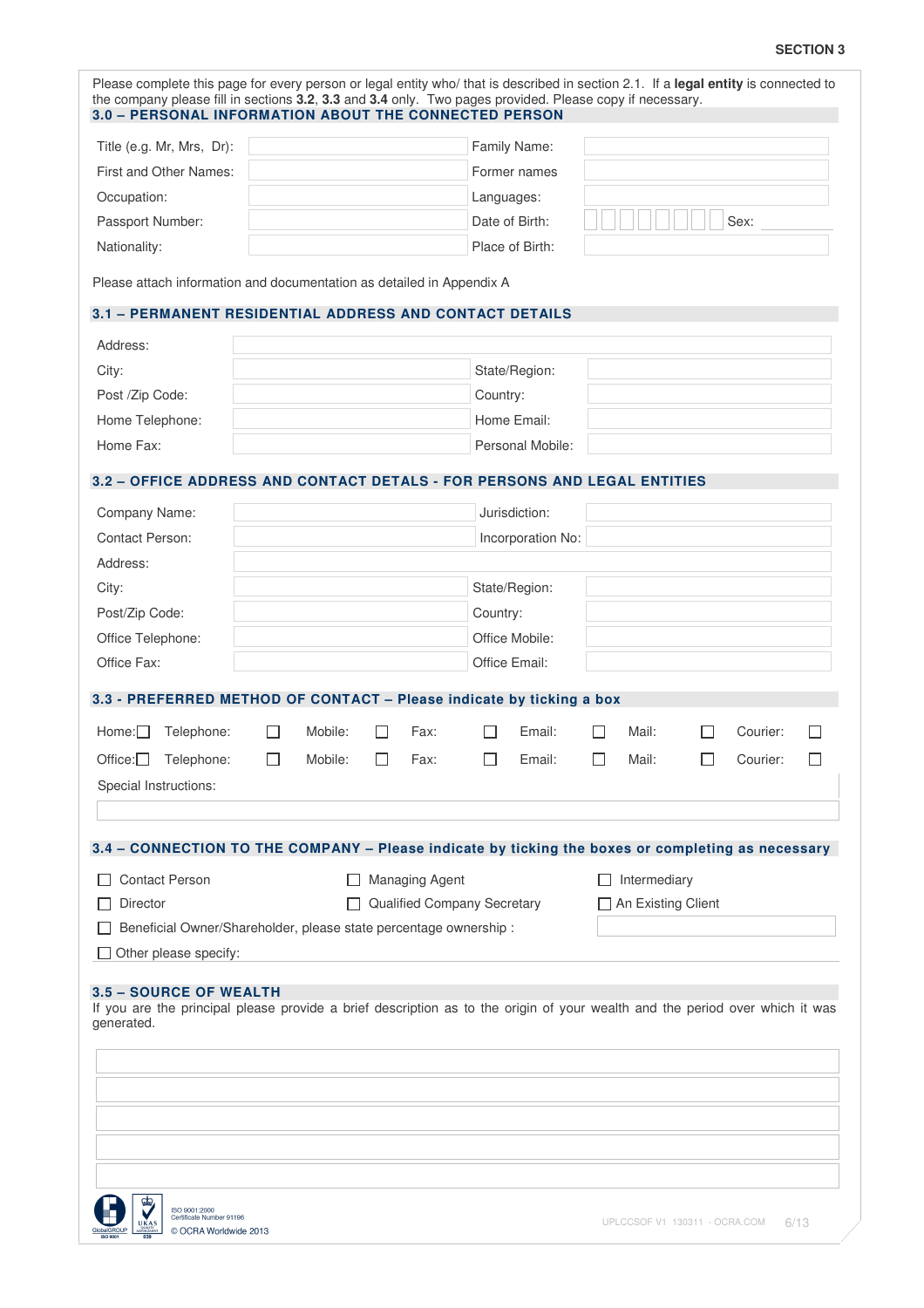### **SECTION 3**

|                                                                                                                                                                             |              |         |    | 3.0 - PERSONAL INFORMATION ABOUT THE CONNECTED PERSON |               | the company please fill in sections 3.2, 3.3 and 3.4 only. Two pages provided. Please copy if necessary. |    |                      |          | Please complete this page for every person or legal entity who/ that is described in section 2.1. If a legal entity is connected to |
|-----------------------------------------------------------------------------------------------------------------------------------------------------------------------------|--------------|---------|----|-------------------------------------------------------|---------------|----------------------------------------------------------------------------------------------------------|----|----------------------|----------|-------------------------------------------------------------------------------------------------------------------------------------|
| Title (e.g. Mr, Mrs, Dr):                                                                                                                                                   |              |         |    |                                                       |               | Family Name:                                                                                             |    |                      |          |                                                                                                                                     |
| First and Other Names:                                                                                                                                                      |              |         |    |                                                       |               | Former names                                                                                             |    |                      |          |                                                                                                                                     |
| Occupation:                                                                                                                                                                 |              |         |    |                                                       | Languages:    |                                                                                                          |    |                      |          |                                                                                                                                     |
| Passport Number:                                                                                                                                                            |              |         |    |                                                       |               | Date of Birth:                                                                                           |    |                      | Sex:     |                                                                                                                                     |
| Nationality:                                                                                                                                                                |              |         |    |                                                       |               | Place of Birth:                                                                                          |    |                      |          |                                                                                                                                     |
| Please attach information and documentation as detailed in Appendix A<br>3.1 - PERMANENT RESIDENTIAL ADDRESS AND CONTACT DETAILS                                            |              |         |    |                                                       |               |                                                                                                          |    |                      |          |                                                                                                                                     |
|                                                                                                                                                                             |              |         |    |                                                       |               |                                                                                                          |    |                      |          |                                                                                                                                     |
| Address:                                                                                                                                                                    |              |         |    |                                                       |               |                                                                                                          |    |                      |          |                                                                                                                                     |
| City:                                                                                                                                                                       |              |         |    |                                                       |               | State/Region:                                                                                            |    |                      |          |                                                                                                                                     |
| Post /Zip Code:                                                                                                                                                             |              |         |    |                                                       | Country:      |                                                                                                          |    |                      |          |                                                                                                                                     |
| Home Telephone:                                                                                                                                                             |              |         |    |                                                       |               | Home Email:                                                                                              |    |                      |          |                                                                                                                                     |
| Home Fax:                                                                                                                                                                   |              |         |    |                                                       |               | Personal Mobile:                                                                                         |    |                      |          |                                                                                                                                     |
| 3.2 - OFFICE ADDRESS AND CONTACT DETALS - FOR PERSONS AND LEGAL ENTITIES                                                                                                    |              |         |    |                                                       |               |                                                                                                          |    |                      |          |                                                                                                                                     |
| Company Name:                                                                                                                                                               |              |         |    |                                                       | Jurisdiction: |                                                                                                          |    |                      |          |                                                                                                                                     |
| Contact Person:                                                                                                                                                             |              |         |    |                                                       |               | Incorporation No:                                                                                        |    |                      |          |                                                                                                                                     |
| Address:                                                                                                                                                                    |              |         |    |                                                       |               |                                                                                                          |    |                      |          |                                                                                                                                     |
| City:                                                                                                                                                                       |              |         |    |                                                       |               | State/Region:                                                                                            |    |                      |          |                                                                                                                                     |
| Post /Zip Code:                                                                                                                                                             |              |         |    |                                                       | Country:      |                                                                                                          |    |                      |          |                                                                                                                                     |
| Office Telephone:                                                                                                                                                           |              |         |    |                                                       |               | Office Mobile:                                                                                           |    |                      |          |                                                                                                                                     |
| Office Fax:                                                                                                                                                                 |              |         |    |                                                       |               | Office Email:                                                                                            |    |                      |          |                                                                                                                                     |
|                                                                                                                                                                             |              |         |    |                                                       |               |                                                                                                          |    |                      |          |                                                                                                                                     |
| 3.3 - PREFERRED METHOD OF CONTACT - Please indicate by ticking a box                                                                                                        |              |         |    |                                                       |               |                                                                                                          |    |                      |          |                                                                                                                                     |
| Home:L<br>Telephone:                                                                                                                                                        |              | Mobile: |    | Fax:                                                  |               | Email:                                                                                                   |    | Mail:                | Courier: |                                                                                                                                     |
| Office:<br>Telephone:                                                                                                                                                       | $\mathsf{L}$ | Mobile: | ΙI | Fax:                                                  | L             | Email:                                                                                                   | ΙI | Mail:                | Courier: | $\mathbf{L}$                                                                                                                        |
| Special Instructions:                                                                                                                                                       |              |         |    |                                                       |               |                                                                                                          |    |                      |          |                                                                                                                                     |
| 3.4 - CONNECTION TO THE COMPANY - Please indicate by ticking the boxes or completing as necessary<br><b>Contact Person</b>                                                  |              |         |    | <b>Managing Agent</b>                                 |               |                                                                                                          |    | Intermediary         |          |                                                                                                                                     |
| Director                                                                                                                                                                    |              |         |    | Qualified Company Secretary                           |               |                                                                                                          |    | □ An Existing Client |          |                                                                                                                                     |
| Beneficial Owner/Shareholder, please state percentage ownership :                                                                                                           |              |         |    |                                                       |               |                                                                                                          |    |                      |          |                                                                                                                                     |
| Other please specify:                                                                                                                                                       |              |         |    |                                                       |               |                                                                                                          |    |                      |          |                                                                                                                                     |
| <b>3.5 - SOURCE OF WEALTH</b><br>If you are the principal please provide a brief description as to the origin of your wealth and the period over which it was<br>generated. |              |         |    |                                                       |               |                                                                                                          |    |                      |          |                                                                                                                                     |
|                                                                                                                                                                             |              |         |    |                                                       |               |                                                                                                          |    |                      |          |                                                                                                                                     |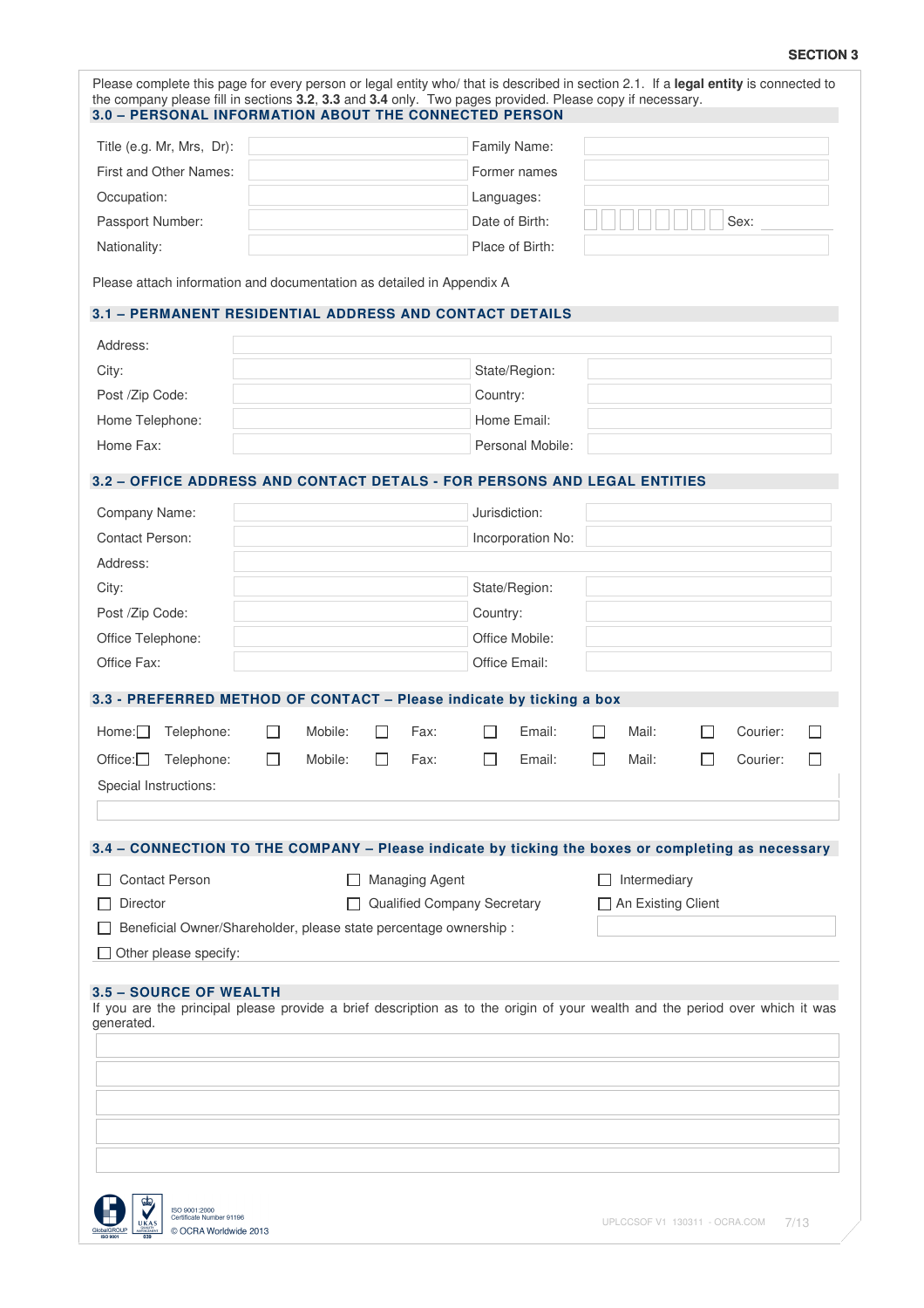# **4.0 - COMPANY DOCUMENTATION SERVICES**

Please indicate if below if you require any additional documentation or legalised copies. **NB the cost of certified, notarised and legalised documents is not included in the original quotation, if you require these documents please indicate below and your consultant will advise you of the additional charges.**

| <b>Document</b>                   | <b>Certified</b> | <b>Notarised &amp;</b><br><b>Apostilled</b> | N&A in<br><b>Jurisdiction</b> | <b>Legalised at</b><br>an Embassy | No. of Copies |
|-----------------------------------|------------------|---------------------------------------------|-------------------------------|-----------------------------------|---------------|
| Certificate Of Incorporation      |                  |                                             |                               |                                   |               |
| Memorandum & Articles Association |                  |                                             |                               |                                   |               |
| Certificate of Incumbency         |                  |                                             |                               |                                   |               |
| Certificate of Good Standing/Fact |                  |                                             |                               |                                   |               |

#### Appointment of Directors

If legalised documents are required please state country:

Other important requirements:

### **4.1 – CORPORATE BANKING SERVICES**

If you require assistance with Bank Account Opening please indicate your preference below? Please note that where OCRA Worldwide provides Directors to the Company the Bank account must be under the control of OCRA Worldwide signatories or in special circumstance under Joint Signatory Control.

| Type of Account                | Current/ Checking<br>$\mathsf{L}$                                                   |               | T Call Deposit | □ Fixed Deposit |           |
|--------------------------------|-------------------------------------------------------------------------------------|---------------|----------------|-----------------|-----------|
| Signatory (1)                  |                                                                                     | Signatory (2) |                |                 |           |
| Signatory (3)                  |                                                                                     | Signatory (4) |                |                 |           |
| Preferred Location of Account? |                                                                                     |               |                |                 |           |
|                                | OCRA Worldwide to recommend a suitable Bank for the opening of a Corporate Account? |               |                | □ Yes           | $\Box$ No |
|                                | A specific Bank and Branch has been selected by the beneficial owners?              |               |                | □ Yes           | $\Box$ No |
| Name of specific Bank          |                                                                                     | <b>Branch</b> |                |                 |           |

#### **4.2 - VIRTUAL AND MAIL FORWARDING SERVICES**

Please indicate the service require by ticking the appropriate box.

| <b>Description of Service</b>           | Location |       |  |
|-----------------------------------------|----------|-------|--|
| <b>Combines Virtual Office Services</b> | London   | Other |  |
| Mail handling & forwarding              | London   | Other |  |
| Telephone Answering and call forwarding | London   | Other |  |
| Facsimile handling and forwarding       | London   | Other |  |
| Email                                   | Web      | Other |  |

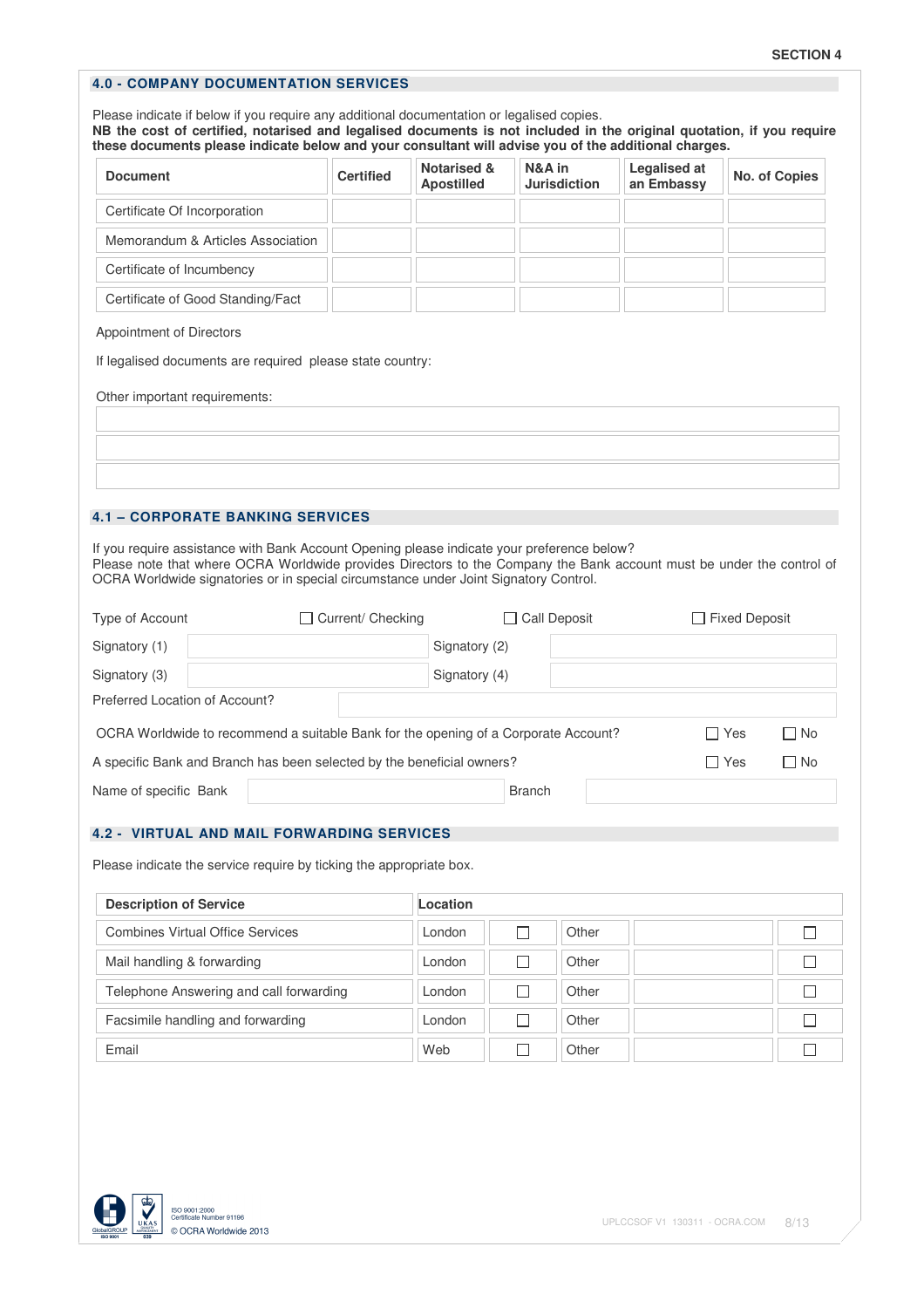| <b>SECTION 4</b> |  |  |
|------------------|--|--|
|------------------|--|--|

| Would you like OCRA Worldwide to arrange for the provision of Accounting Services? | $\Box$ Yes                                                           | $\Box$ No                                                                                                                                                                                                                                                                                                                                                                                                                                                                                             |
|------------------------------------------------------------------------------------|----------------------------------------------------------------------|-------------------------------------------------------------------------------------------------------------------------------------------------------------------------------------------------------------------------------------------------------------------------------------------------------------------------------------------------------------------------------------------------------------------------------------------------------------------------------------------------------|
| Would you like OCRA Worldwide to arrange for the provision of Audit Services?      | $\Box$ Yes                                                           | l INo                                                                                                                                                                                                                                                                                                                                                                                                                                                                                                 |
| If No please provide details of the firm who will be providing the service:        |                                                                      |                                                                                                                                                                                                                                                                                                                                                                                                                                                                                                       |
|                                                                                    |                                                                      |                                                                                                                                                                                                                                                                                                                                                                                                                                                                                                       |
|                                                                                    |                                                                      |                                                                                                                                                                                                                                                                                                                                                                                                                                                                                                       |
|                                                                                    |                                                                      |                                                                                                                                                                                                                                                                                                                                                                                                                                                                                                       |
| State/Region:                                                                      |                                                                      |                                                                                                                                                                                                                                                                                                                                                                                                                                                                                                       |
| Country:                                                                           |                                                                      |                                                                                                                                                                                                                                                                                                                                                                                                                                                                                                       |
| Office Fax:                                                                        |                                                                      |                                                                                                                                                                                                                                                                                                                                                                                                                                                                                                       |
| Office Email:                                                                      |                                                                      |                                                                                                                                                                                                                                                                                                                                                                                                                                                                                                       |
|                                                                                    | $\Box$ Yes                                                           | $\Box$ No                                                                                                                                                                                                                                                                                                                                                                                                                                                                                             |
|                                                                                    |                                                                      |                                                                                                                                                                                                                                                                                                                                                                                                                                                                                                       |
|                                                                                    |                                                                      |                                                                                                                                                                                                                                                                                                                                                                                                                                                                                                       |
|                                                                                    |                                                                      |                                                                                                                                                                                                                                                                                                                                                                                                                                                                                                       |
| <b>Trust services</b>                                                              |                                                                      |                                                                                                                                                                                                                                                                                                                                                                                                                                                                                                       |
|                                                                                    |                                                                      |                                                                                                                                                                                                                                                                                                                                                                                                                                                                                                       |
|                                                                                    |                                                                      |                                                                                                                                                                                                                                                                                                                                                                                                                                                                                                       |
|                                                                                    |                                                                      |                                                                                                                                                                                                                                                                                                                                                                                                                                                                                                       |
|                                                                                    |                                                                      |                                                                                                                                                                                                                                                                                                                                                                                                                                                                                                       |
|                                                                                    |                                                                      |                                                                                                                                                                                                                                                                                                                                                                                                                                                                                                       |
|                                                                                    |                                                                      |                                                                                                                                                                                                                                                                                                                                                                                                                                                                                                       |
|                                                                                    |                                                                      |                                                                                                                                                                                                                                                                                                                                                                                                                                                                                                       |
|                                                                                    |                                                                      |                                                                                                                                                                                                                                                                                                                                                                                                                                                                                                       |
|                                                                                    |                                                                      |                                                                                                                                                                                                                                                                                                                                                                                                                                                                                                       |
|                                                                                    |                                                                      |                                                                                                                                                                                                                                                                                                                                                                                                                                                                                                       |
| □ Sponsored Link □ bbcworld.com                                                    |                                                                      |                                                                                                                                                                                                                                                                                                                                                                                                                                                                                                       |
|                                                                                    |                                                                      |                                                                                                                                                                                                                                                                                                                                                                                                                                                                                                       |
| The Economist                                                                      |                                                                      |                                                                                                                                                                                                                                                                                                                                                                                                                                                                                                       |
| <b>Financial Times</b>                                                             |                                                                      |                                                                                                                                                                                                                                                                                                                                                                                                                                                                                                       |
| In-flight Magazine                                                                 |                                                                      |                                                                                                                                                                                                                                                                                                                                                                                                                                                                                                       |
|                                                                                    |                                                                      |                                                                                                                                                                                                                                                                                                                                                                                                                                                                                                       |
|                                                                                    |                                                                      |                                                                                                                                                                                                                                                                                                                                                                                                                                                                                                       |
|                                                                                    |                                                                      |                                                                                                                                                                                                                                                                                                                                                                                                                                                                                                       |
|                                                                                    |                                                                      |                                                                                                                                                                                                                                                                                                                                                                                                                                                                                                       |
|                                                                                    |                                                                      |                                                                                                                                                                                                                                                                                                                                                                                                                                                                                                       |
|                                                                                    |                                                                      |                                                                                                                                                                                                                                                                                                                                                                                                                                                                                                       |
| $\Box$ Tick here if you would like to receive our monthly newsletter.              |                                                                      |                                                                                                                                                                                                                                                                                                                                                                                                                                                                                                       |
|                                                                                    |                                                                      |                                                                                                                                                                                                                                                                                                                                                                                                                                                                                                       |
|                                                                                    | Please assist us with some information for our marketing department. | Please note that it is a mandatory requirement to produce financial statements in accordance with the international Accounting<br>Standard and to arrange for a local independent registered auditor if the turnover exceeds £5.6 million or the net assets<br>Company credit card services<br><b>Foundation services</b><br>Web and E-commerce Services<br>Which of our advertisements have you seen?<br><b>BBC World TV Advertisement</b><br>Other Please Specify: <b>Container Please Specify:</b> |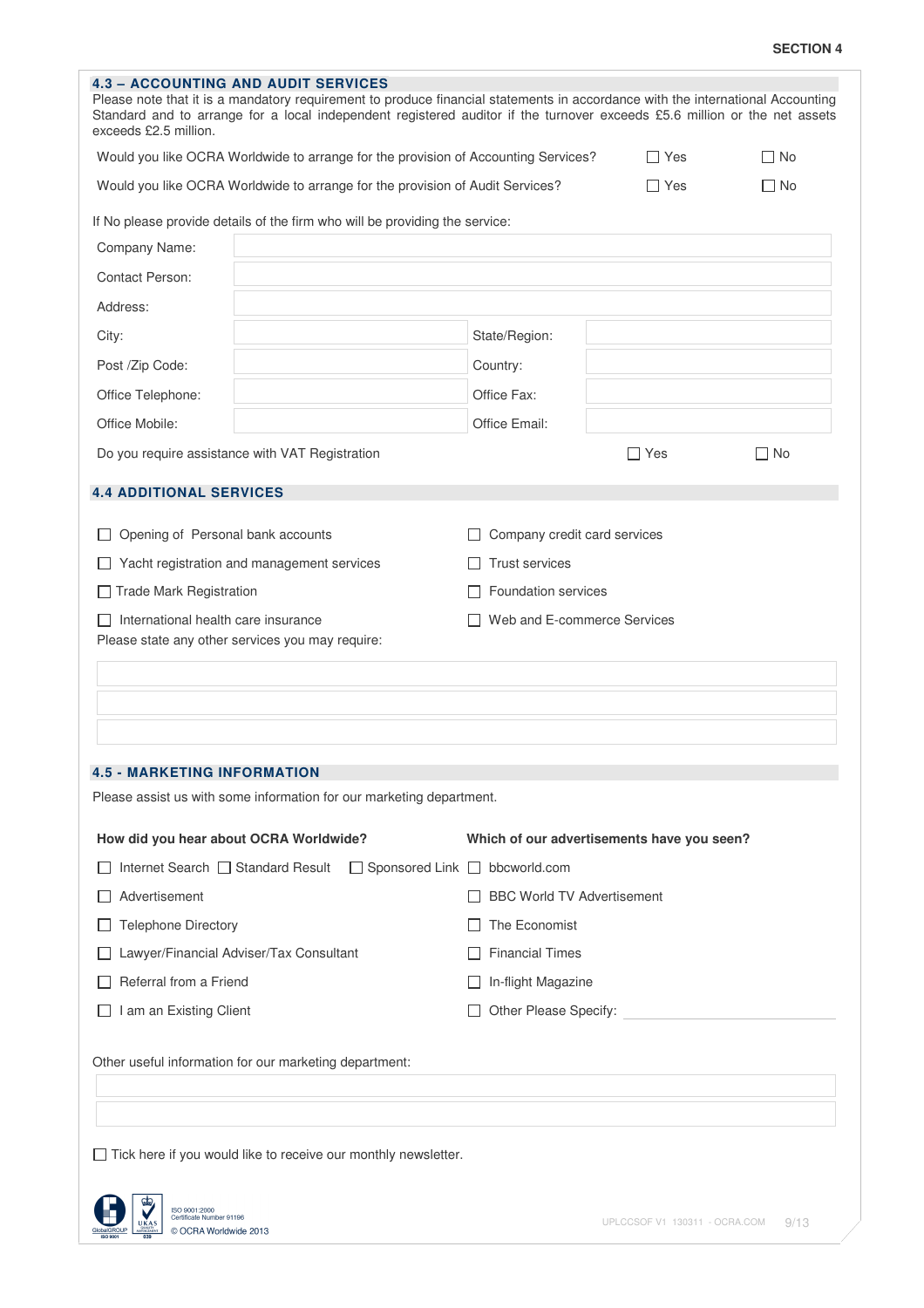#### **SECTION 5**

| <b>OPTION A - CREDIT CARD</b><br>Type of Card<br>$\Box$ Visa<br>$\Box$ Amex<br>$\Box$ Diners<br><b>Expiry Date</b><br><b>□ MasterCard</b><br><b>Card Number</b><br>Today's Date:<br>Card Security Code (3 digits on reverse of card for VISA/MasterCard or 4 digits on front of AMEX card)<br>Card Holder's Name (as shown on card)<br><b>Billing Address:</b><br>Authorising Signature:<br>Do nothing at all<br>$\Box$ Phone Me<br>After debiting my card:<br>Send an email/ fax to:<br><b>OPTION B-BANK TRANSFER</b><br>A bank transfer of USD/GBP/EUR<br>Has been forwarded to |
|-----------------------------------------------------------------------------------------------------------------------------------------------------------------------------------------------------------------------------------------------------------------------------------------------------------------------------------------------------------------------------------------------------------------------------------------------------------------------------------------------------------------------------------------------------------------------------------|
|                                                                                                                                                                                                                                                                                                                                                                                                                                                                                                                                                                                   |
|                                                                                                                                                                                                                                                                                                                                                                                                                                                                                                                                                                                   |
|                                                                                                                                                                                                                                                                                                                                                                                                                                                                                                                                                                                   |
|                                                                                                                                                                                                                                                                                                                                                                                                                                                                                                                                                                                   |
|                                                                                                                                                                                                                                                                                                                                                                                                                                                                                                                                                                                   |
|                                                                                                                                                                                                                                                                                                                                                                                                                                                                                                                                                                                   |
|                                                                                                                                                                                                                                                                                                                                                                                                                                                                                                                                                                                   |
|                                                                                                                                                                                                                                                                                                                                                                                                                                                                                                                                                                                   |
|                                                                                                                                                                                                                                                                                                                                                                                                                                                                                                                                                                                   |
|                                                                                                                                                                                                                                                                                                                                                                                                                                                                                                                                                                                   |
|                                                                                                                                                                                                                                                                                                                                                                                                                                                                                                                                                                                   |
|                                                                                                                                                                                                                                                                                                                                                                                                                                                                                                                                                                                   |
|                                                                                                                                                                                                                                                                                                                                                                                                                                                                                                                                                                                   |
| OCRA (Isle of Man) Limited's account at Barclays Bank Plc, Victoria Street, Douglas, Isle of Man, British Isles                                                                                                                                                                                                                                                                                                                                                                                                                                                                   |
| <b>Account Number</b><br><b>Sort Code</b><br><b>Swift Code</b><br><b>IBAN Number</b><br><b>Currency</b>                                                                                                                                                                                                                                                                                                                                                                                                                                                                           |
| $\Box$ GBP<br>20 26 74<br>BARCGB22<br>GB53 BARC 2026 7450 6822 09<br>50682209                                                                                                                                                                                                                                                                                                                                                                                                                                                                                                     |
| $\sqsupset$ usd<br>59660133<br>20 26 74<br>BARCGB22<br>GB75 BARC 2026 7459 6601 33                                                                                                                                                                                                                                                                                                                                                                                                                                                                                                |
| $\square$ EUR<br>20 26 74<br>BARCGB22<br>67021866<br>GB58 BARC 2026 7467 0218 66                                                                                                                                                                                                                                                                                                                                                                                                                                                                                                  |
| OCRA (London) Limited's account Barclays Bank Plc, Knightsbridge Branch, 38 Hans Crescent, London, SW1X 0LZ                                                                                                                                                                                                                                                                                                                                                                                                                                                                       |
| $\Box$ GBP<br>80290661<br>20 47 35<br>BARCGB22<br>GB54 BARC 2047 3580 2906 61                                                                                                                                                                                                                                                                                                                                                                                                                                                                                                     |
| Please quote a reference including the name of the Company being purchased.                                                                                                                                                                                                                                                                                                                                                                                                                                                                                                       |
| Person/Company making transfer:                                                                                                                                                                                                                                                                                                                                                                                                                                                                                                                                                   |
| Bank from which transfer was sent:                                                                                                                                                                                                                                                                                                                                                                                                                                                                                                                                                |
| Date transfer was made:                                                                                                                                                                                                                                                                                                                                                                                                                                                                                                                                                           |
| <b>OPTION C - BANKERS ORDER</b>                                                                                                                                                                                                                                                                                                                                                                                                                                                                                                                                                   |
| A bankers order for USD/GBP/EUR<br>$\Box$ is attached<br>$\Box$ is being sent                                                                                                                                                                                                                                                                                                                                                                                                                                                                                                     |
| 5.1 - PAYMENT OF FUTURE ADMINISTRATION AND ANNUALE FEES - please select from the options below                                                                                                                                                                                                                                                                                                                                                                                                                                                                                    |
| <b>OPTION A-</b><br><b>DEBIT CREDIT CARD (details above)</b><br>$\Box$ Yes<br>$\square$ No                                                                                                                                                                                                                                                                                                                                                                                                                                                                                        |
| SEND INVOICE TO MAILING ADDRESS OF<br><b>OPTION B-</b>                                                                                                                                                                                                                                                                                                                                                                                                                                                                                                                            |
| <b>SEND INVOICE TO THIS EMAIL ADDRESS</b>                                                                                                                                                                                                                                                                                                                                                                                                                                                                                                                                         |
| Or the following person (name and address):                                                                                                                                                                                                                                                                                                                                                                                                                                                                                                                                       |
|                                                                                                                                                                                                                                                                                                                                                                                                                                                                                                                                                                                   |
| <b>OPTION C-</b><br><b>DEBIT COMPANY'S BANK ACCOUNT</b><br>$\Box$ Yes<br>$\Box$ No                                                                                                                                                                                                                                                                                                                                                                                                                                                                                                |
| Send copy of invoice to mailing address of (if applicable):                                                                                                                                                                                                                                                                                                                                                                                                                                                                                                                       |
|                                                                                                                                                                                                                                                                                                                                                                                                                                                                                                                                                                                   |
|                                                                                                                                                                                                                                                                                                                                                                                                                                                                                                                                                                                   |
|                                                                                                                                                                                                                                                                                                                                                                                                                                                                                                                                                                                   |
| ISO 9001:2000<br>ertificate Number 91196<br>UPLCCSOF V1 130311 - OCRA.COM<br>10/13<br>© OCRA Worldwide 2013                                                                                                                                                                                                                                                                                                                                                                                                                                                                       |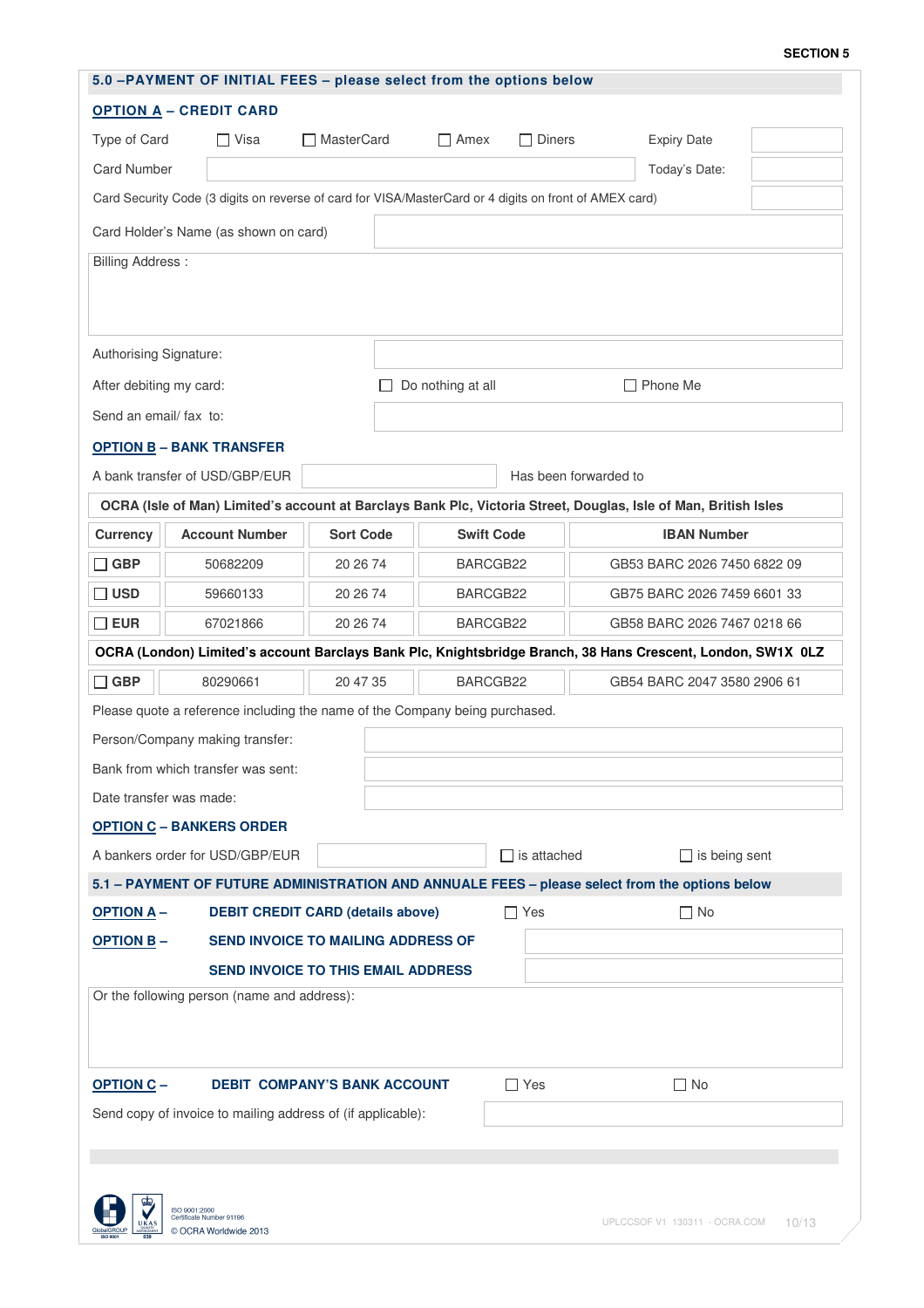#### **6.0 – COMPANY DOCUMENTS**

 $\Box$  Hold company documents in safe custody

 $\Box$  Send company documents to mailing address of:

 $\Box$  Send company documents to the following person (include name of recipient, address and post code):

#### **6.1 – MANDATE**

We will only accept instructions if they are signed by all the owners and/or directors unless a **Managing Agent** is appointed by all the owners to provide instructions. Please provide the full name of the person you wish to appoint as a managing agent and ensure that the form in SECTION 3 is completed for this person so that we have all the necessary information.

Managing Agent's full name:

Sample Signature:

#### **6.2 – DECLARATION**

- 1. I/we, the person(s) whose name(s) appear below, declare and by our signature below, confirm that we are the ultimate Beneficial Owners of the Company we have ordered from OCRA Worldwide and we have read and agree to be bound by OCRA Worldwide's Terms of Business, or such other new Terms of Business as may, from time to time, be published on http://www.ocra.com/about\_ocra/terms.asp
- 2. I/we understand that I/we may have an obligation to report our interest in the company in personal tax returns and that income of the company may be imputed to me/us; I/we will take advice on and comply with my/our own legal obligations in this respect; and the company will not be used for any criminal activity or other illegal purposes, whether fiscal or otherwise, in any jurisdiction and I/we understand that you may have an obligation to report any arrangement involving the proceeds of criminal conduct.
- 3. I/we have never been convicted of any criminal offence (other than a minor motoring offence) nor have I/we ever been subject of an investigation by a governmental, professional or other regulatory or statutory body.
- 4. I/we declare that my/our "Source of Wealth" as mentioned in the foregoing has been generated solely from legal activities and/or sources and is entirely attributable to me/us.
- 5. I/we declare that the person named in 6.1 is hereby appointed as my/our Managing Agent to act on my/our behalf in the management of all of the affairs of the Company but excluding any change of management structure and ownership.
- 6. I/we do not wish to appoint a Managing Agent  $\Box$

| Name:      |      | Name:      |      |
|------------|------|------------|------|
| Signature: | Date | Signature: | Date |
| Name:      |      | Name:      |      |
| Signature: | Date | Signature: | Date |
| Name:      |      | Name:      |      |
| Signature: | Date | Signature: | Date |

# **6.3 – ANY OTHER PERTINENT INFORMATION**

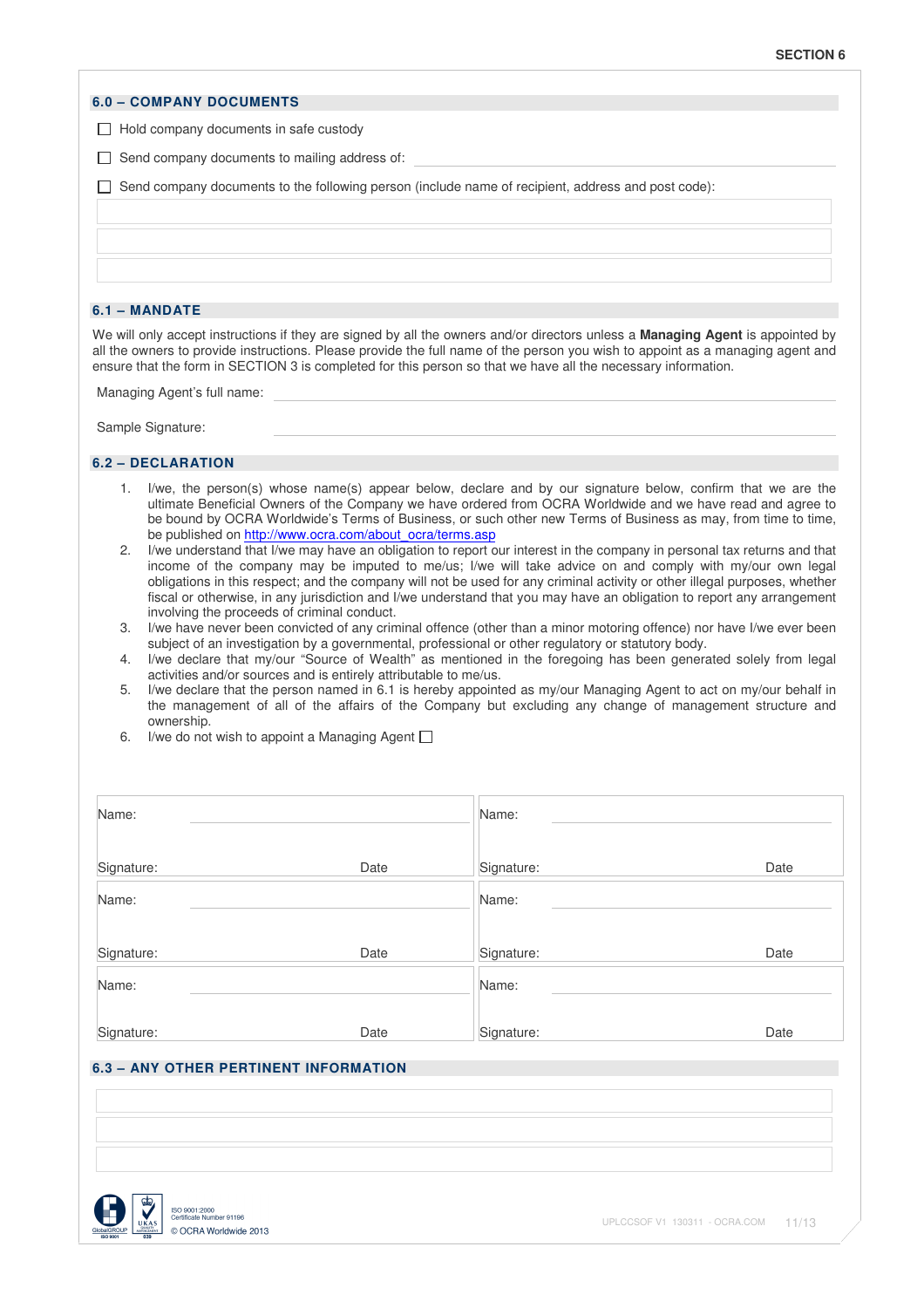## **CLIENT ENGAGEMENT PROCEDURES AND GUIDANCE NOTES**

Our overriding statutory duty regarding the prevention of terrorism, drug trafficking and money laundering means that we are committed to undertaking a full and thorough due diligence of both our clients' identities and the nature of their businesses. Whilst we respect the confidentiality of our clients, we are obliged by law to obtain the following information relating to all beneficial owners, directors, shareholders, bank account signatories and all parties connected in any way to any company, business entity, trust or foundation we may form or administer:

- 
- Proof of Identity **Source of Wealth Source of Wealth**
- Proof of Residential Address **Curriculum Vitae** Curriculum Vitae
- 

#### **PROOF OF IDENTITY**

- 1. To establish the identity and signature of all parties mentioned in your application clients must provide a copy of ONE of the following:
	- Current Valid Full Passport Current Valid National ID Card
- 2. Such copy must bear a clear photograph, the holders signature and the document number.
- 3. The copy must be certified by a manager of an OCRA Worldwide office or any of the following:
	- A notary public **A** lawyer
- 

- 
- A banker **Analyze Another professional person.** Another professional person.
- 4. The person undertaking the certification should be a member of a professional organisation that publishes certified lists of its members and the professional body must be clearly identified under their signature and the certfication must be in English or a translation from an independent accredited translator must be attached.
- 5. The documents sent to us must bear the **original signature** of the person certifying the identity document; it must not be a copy.
- 6. The person certifying the Proof of Identity must have sight of the original Proof of Identity and certify the copy in the presence of the individual concerned by inserting the following text (or similar) on the copy:

Having seen the individual and the identification documentation at the same time, I certify this is a true copy of the original and that the photograph is a reasonable likeness.

| Name    | Signature                     |
|---------|-------------------------------|
| Company | <b>Position/Capacity</b>      |
| Phone   | <b>Email Address</b>          |
| Date    | Membership No (if applicable) |

#### **PROOF OF RESIDENTIAL ADDRESS - This is a mandatory and a regulatory requirement**

To validate the home address of all parties mentioned in your application, please provide ONE of the following dated within the last three months, for each party:

- **•** Original utility bill (a telephone bill [mobile telephone bills are not acceptable], electricity etc.).
- **Original** bank or mortgage statement from a recognised bank.
- **Original** credit card statement.
- **Original** bank reference, confirming the home address, from a recognised bank, addressed to OCRA Worldwide. If you are unable to supply any of these documents you should contact us.

### **SOURCE OF WEALTH**

A statement is required from the owner(s) providing a brief description as to the origins of his/her wealth and the period over which the wealth was generated.

### **CURRICULUM VITAE**

In order to understand our clients' backgrounds and to assist in the opening of bank accounts we require information about our clients' work experience, education and qualifications. Additionally, regulations in certain jurisdictions oblige OCRA Worldwide to hold C.V.'s on each of its clients.

### **DELIVERY OF ORIGINAL DOCUMENTATION**

These may be faxed to us for review but the originals must be sent to us by courier or mail and regretfully we cannot undertake work until the originals have been received. All documents must be in English or if not then a translation from an independent and accredited translator should be attached.